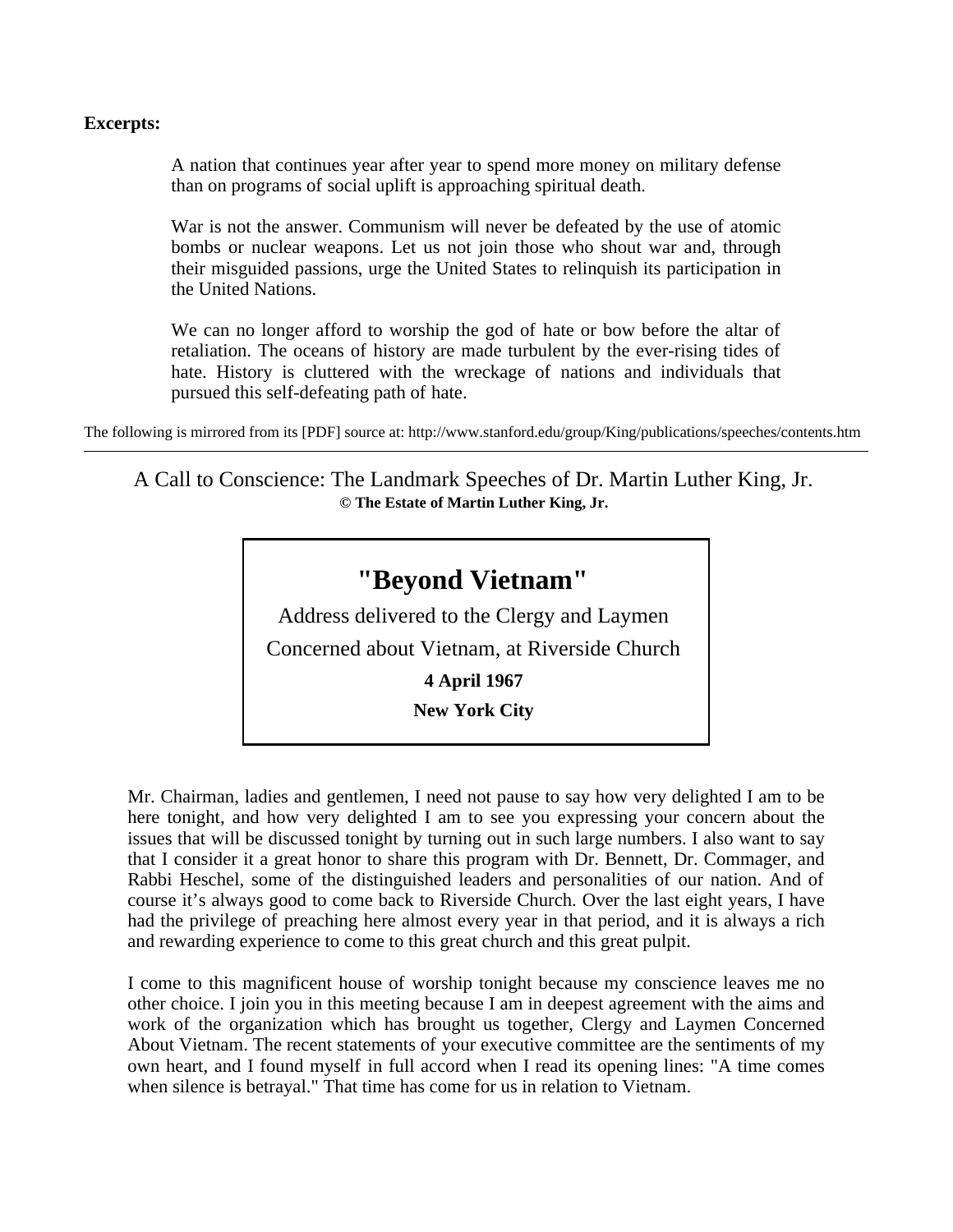The truth of these words is beyond doubt, but the mission to which they call us is a most difficult one. Even when pressed by the demands of inner truth, men do not easily assume the task of opposing their government's policy, especially in time of war. Nor does the human spirit move without great difficulty against all the apathy of conformist thought within one's own bosom and in the surrounding world. Moreover, when the issues at hand seem as perplexing as they often do in the case of this dreadful conflict, we are always on the verge of being mesmerized by uncertainty. But we must move on.

Some of us who have already begun to break the silence of the night have found that the calling to speak is often a vocation of agony, but we must speak. We must speak with all the humility that is appropriate to our limited vision, but we must speak. And we must rejoice as well, for surely this is the first time in our nation's history that a significant number of its religious leaders have chosen to move beyond the prophesying of smooth patriotism to the high grounds of a firm dissent based upon the mandates of conscience and the reading of history. Perhaps a new spirit is rising among us. If it is, let us trace its movement, and pray that our own inner being may be sensitive to its guidance. For we are deeply in need of a new way beyond the darkness that seems so close around us.

Over the past two years, as I have moved to break the betrayal of my own silences and to speak from the burnings of my own heart, as I have called for radical departures from the destruction of Vietnam, many persons have questioned me about the wisdom of my path. At the heart of their concerns, this query has often loomed large and loud: "Why are you speaking about the war, Dr. King? Why are you joining the voices of dissent?" "Peace and civil rights don't mix," they say. "Aren't you hurting the cause of your people?" they ask. And when I hear them, though I often understand the source of their concern, I am nevertheless greatly saddened, for such questions mean that the inquirers have not really known me, my commitment, or my calling. Indeed, their questions suggest that they do not know the world in which they live. In the light of such tragic misunderstanding, I deem it of signal importance to try to state clearly, and I trust concisely, why I believe that the path from Dexter Avenue Baptist Church -- the church in Montgomery, Alabama, where I began my pastorate -- leads clearly to this sanctuary tonight.

I come to this platform tonight to make a passionate plea to my beloved nation. This speech is not addressed to Hanoi or to the National Liberation Front. It is not addressed to China or to Russia. Nor is it an attempt to overlook the ambiguity of the total situation and the need for a collective solution to the tragedy of Vietnam. Neither is it an attempt to make North Vietnam or the National Liberation Front paragons of virtue, nor to overlook the role they must play in the successful resolution of the problem. While they both may have justifiable reasons to be suspicious of the good faith of the United States, life and history give eloquent testimony to the fact that conflicts are never resolved without trustful give and take on both sides. Tonight, however, I wish not to speak with Hanoi and the National Liberation Front, but rather to my fellow Americans.

Since I am a preacher by calling, I suppose it is not surprising that I have seven major reasons for bringing Vietnam into the field of my moral vision. There is at the outset a very obvious and almost facile connection between the war in Vietnam and the struggle I and others have been waging in America. A few years ago there was a shining moment in that struggle. It seemed as if there was a real promise of hope for the poor, both black and white,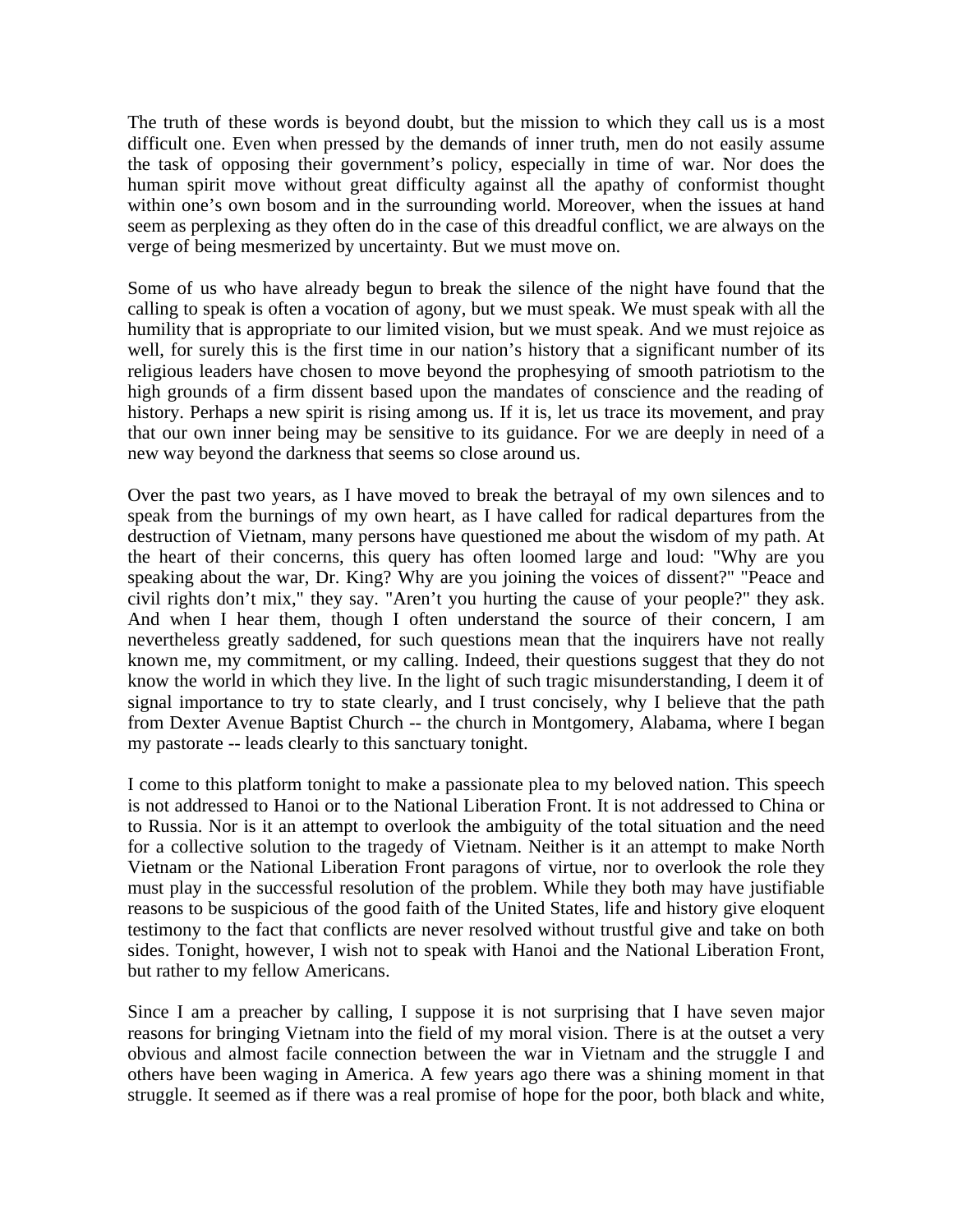through the poverty program. There were experiments, hopes, new beginnings. Then came the buildup in Vietnam, and I watched this program broken and eviscerated as if it were some idle political plaything of a society gone mad on war. And I knew that America would never invest the necessary funds or energies in rehabilitation of its poor so long as adventures like Vietnam continued to draw men and skills and money like some demonic, destructive suction tube. So I was increasingly compelled to see the war as an enemy of the poor and to attack it as such.

Perhaps a more tragic recognition of reality took place when it became clear to me that the war was doing far more than devastating the hopes of the poor at home. It was sending their sons and their brothers and their husbands to fight and to die in extraordinarily high proportions relative to the rest of the population. We were taking the black young men who had been crippled by our society and sending them eight thousand miles away to guarantee liberties in Southeast Asia which they had not found in southwest Georgia and East Harlem. So we have been repeatedly faced with the cruel irony of watching Negro and white boys on TV screens as they kill and die together for a nation that has been unable to seat them together in the same schools. So we watch them in brutal solidarity burning the huts of a poor village, but we realize that they would hardly live on the same block in Chicago. I could not be silent in the face of such cruel manipulation of the poor.

My third reason moves to an even deeper level of awareness, for it grows out of my experience in the ghettos of the North over the last three years, especially the last three summers. As I have walked among the desperate, rejected, and angry young men, I have told them that Molotov cocktails and rifles would not solve their problems. I have tried to offer them my deepest compassion while maintaining my conviction that social change comes most meaningfully through nonviolent action. But they asked, and rightly so, "What about Vietnam?" They asked if our own nation wasn't using massive doses of violence to solve its problems, to bring about the changes it wanted. Their questions hit home, and I knew that I could never again raise my voice against the violence of the oppressed in the ghettos without having first spoken clearly to the greatest purveyor of violence in the world today: my own government. For the sake of those boys, for the sake of this government, for the sake of the hundreds of thousands trembling under our violence, I cannot be silent.

For those who ask the question, "Aren't you a civil rights leader?" and thereby mean to exclude me from the movement for peace, I have this further answer. In 1957, when a group of us formed the Southern Christian Leadership Conference, we chose as our motto: "To save the soul of America." We were convinced that we could not limit our vision to certain rights for black people, but instead affirmed the conviction that America would never be free or saved from itself until the descendants of its slaves were loosed completely from the shackles they still wear. In a way we were agreeing with Langston Hughes, that black bard of Harlem, who had written earlier:

O, yes, I say it plain, America never was America to me, And yet I swear this oath -- America will be!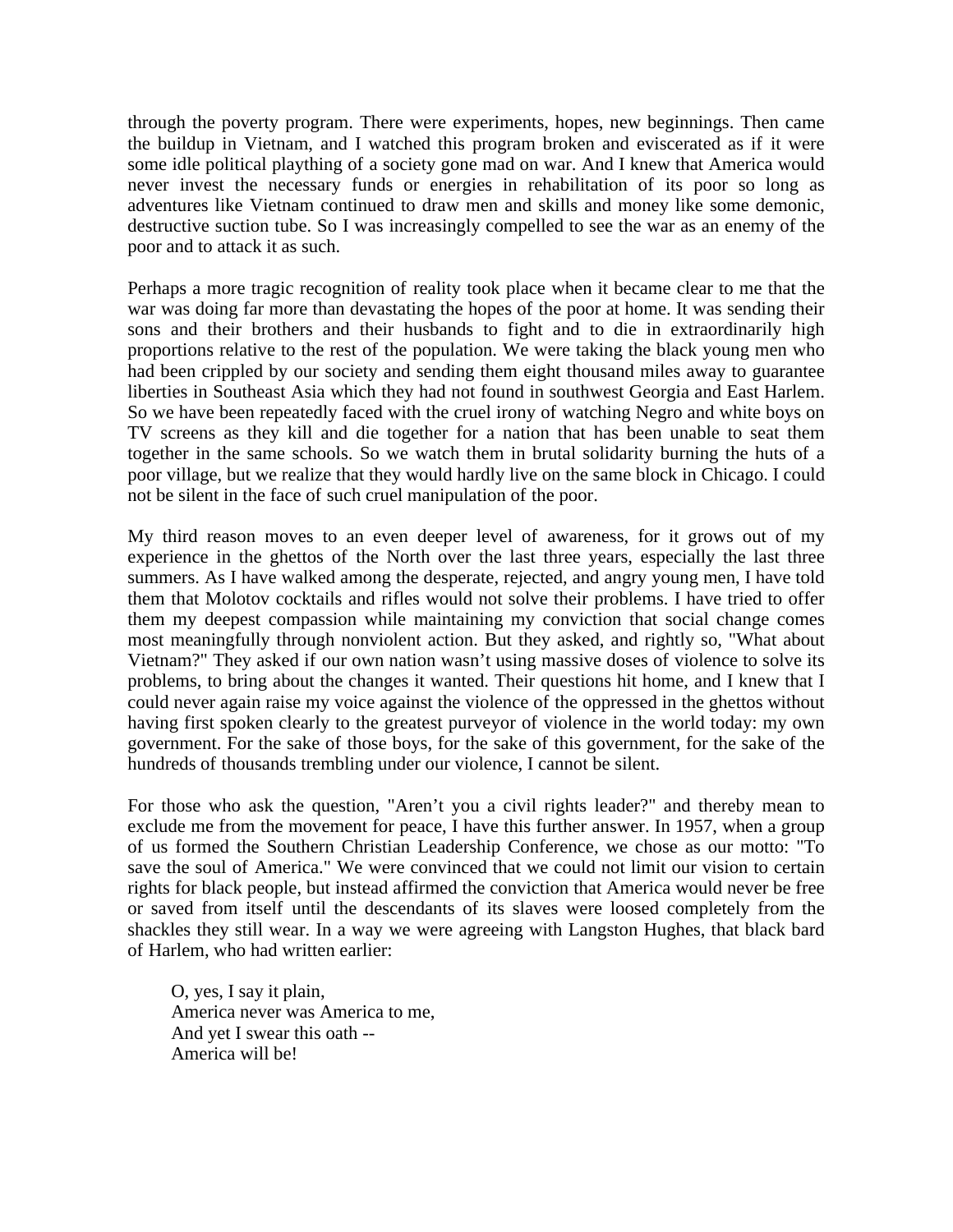Now it should be incandescently clear that no one who has any concern for the integrity and life of America today can ignore the present war. If America's soul becomes totally poisoned, part of the autopsy must read "Vietnam." It can never be saved so long as it destroys the deepest hopes of men the world over. So it is that those of us who are yet determined that "America will be" are led down the path of protest and dissent, working for the health of our land.

As if the weight of such a commitment to the life and health of America were not enough, another burden of responsibility was placed upon me in 1954.\* And I cannot forget that the Nobel Peace Prize was also a commission, a commission to work harder than I had ever worked before for the brotherhood of man. This is a calling that takes me beyond national allegiances.

But even if it were not present, I would yet have to live with the meaning of my commitment to the ministry of Jesus Christ. To me, the relationship of this ministry to the making of peace is so obvious that I sometimes marvel at those who ask me why I am speaking against the war. Could it be that they do not know that the Good News was meant for all men -- for communist and capitalist, for their children and ours, for black and for white, for revolutionary and conservative? Have they forgotten that my ministry is in obedience to the one who loved his enemies so fully that he died for them? What then can I say to the Vietcong or to Castro or to Mao as a faithful minister of this one? Can I threaten them with death or must I not share with them my life?

Finally, as I try to explain for you and for myself the road that leads from Montgomery to this place, I would have offered all that was most valid if I simply said that I must be true to my conviction that I share with all men the calling to be a son of the living God. Beyond the calling of race or nation or creed is this vocation of sonship and brotherhood. Because I believe that the Father is deeply concerned, especially for His suffering and helpless and outcast children, I come tonight to speak for them. This I believe to be the privilege and the burden of all of us who deem ourselves bound by allegiances and loyalties which are broader and deeper than nationalism and which go beyond our nation's self-defined goals and positions. We are called to speak for the weak, for the voiceless, for the victims of our nation, for those it calls "enemy," for no document from human hands can make these humans any less our brothers.

And as I ponder the madness of Vietnam and search within myself for ways to understand and respond in compassion, my mind goes constantly to the people of that peninsula. I speak now not of the soldiers of each side, not of the ideologies of the Liberation Front, not of the junta in Saigon, but simply of the people who have been living under the curse of war for almost three continuous decades now. I think of them, too, because it is clear to me that there will be no meaningful solution there until some attempt is made to know them and hear their broken cries.

**\*** King says "1954," but most likely means 1964, the year he received the Nobel Peace Prize.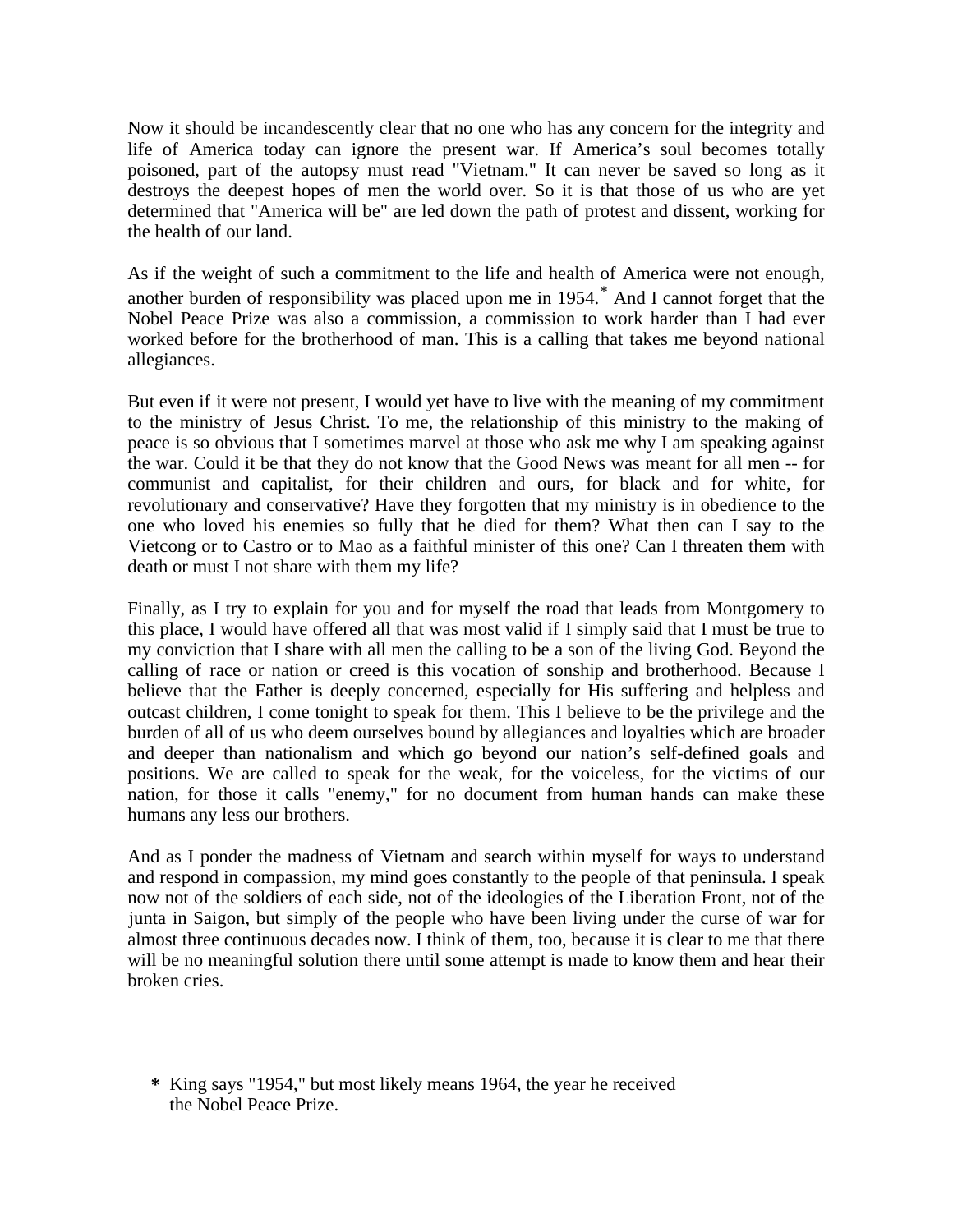They must see Americans as strange liberators. The Vietnamese people proclaimed their own independence in 1954 -- in 1945 rather -- after a combined French and Japanese occupation and before the communist revolution in China. They were led by Ho Chi Minh. Even though they quoted the American Declaration of Independence in their own document of freedom, we refused to recognize them. Instead, we decided to support France in its reconquest of her former colony. Our government felt then that the Vietnamese people were not ready for independence, and we again fell victim to the deadly Western arrogance that has poisoned the international atmosphere for so long. With that tragic decision we rejected a revolutionary government seeking self-determination and a government that had been established not by China -- for whom the Vietnamese have no great love -- but by clearly indigenous forces that included some communists. For the peasants this new government meant real land reform, one of the most important needs in their lives.

For nine years following 1945 we denied the people of Vietnam the right of independence. For nine years we vigorously supported the French in their abortive effort to recolonize Vietnam. Before the end of the war we were meeting eighty percent of the French war costs. Even before the French were defeated at Dien Bien Phu, they began to despair of their reckless action, but we did not. We encouraged them with our huge financial and military supplies to continue the war even after they had lost the will. Soon we would be paying almost the full costs of this tragic attempt at recolonization.

After the French were defeated, it looked as if independence and land reform would come again through the Geneva Agreement. But instead there came the United States, determined that Ho should not unify the temporarily divided nation, and the peasants watched again as we supported one of the most vicious modern dictators, our chosen man, Premier Diem. The peasants watched and cringed as Diem ruthlessly rooted out all opposition, supported their extortionist landlords, and refused even to discuss reunification with the North. The peasants watched as all of this was presided over by United States influence and then by increasing numbers of United States troops who came to help quell the insurgency that Diem's methods had aroused. When Diem was overthrown they may have been happy, but the long line of military dictators seemed to offer no real change, especially in terms of their need for land and peace.

The only change came from America as we increased our troop commitments in support of governments which were singularly corrupt, inept, and without popular support. All the while the people read our leaflets and received the regular promises of peace and democracy and land reform. Now they languish under our bombs and consider us, not their fellow Vietnamese, the real enemy. They move sadly and apathetically as we herd them off the land of their fathers into concentration camps where minimal social needs are rarely met. They know they must move on or be destroyed by our bombs.

So they go, primarily women and children and the aged. They watch as we poison their water, as we kill a million acres of their crops. They must weep as the bulldozers roar through their areas preparing to destroy the precious trees. They wander into the hospitals with at least twenty casualties from American firepower for one Vietcong-inflicted injury. So far we may have killed a million of them, mostly children. They wander into the towns and see thousands of the children, homeless, without clothes, running in packs on the streets like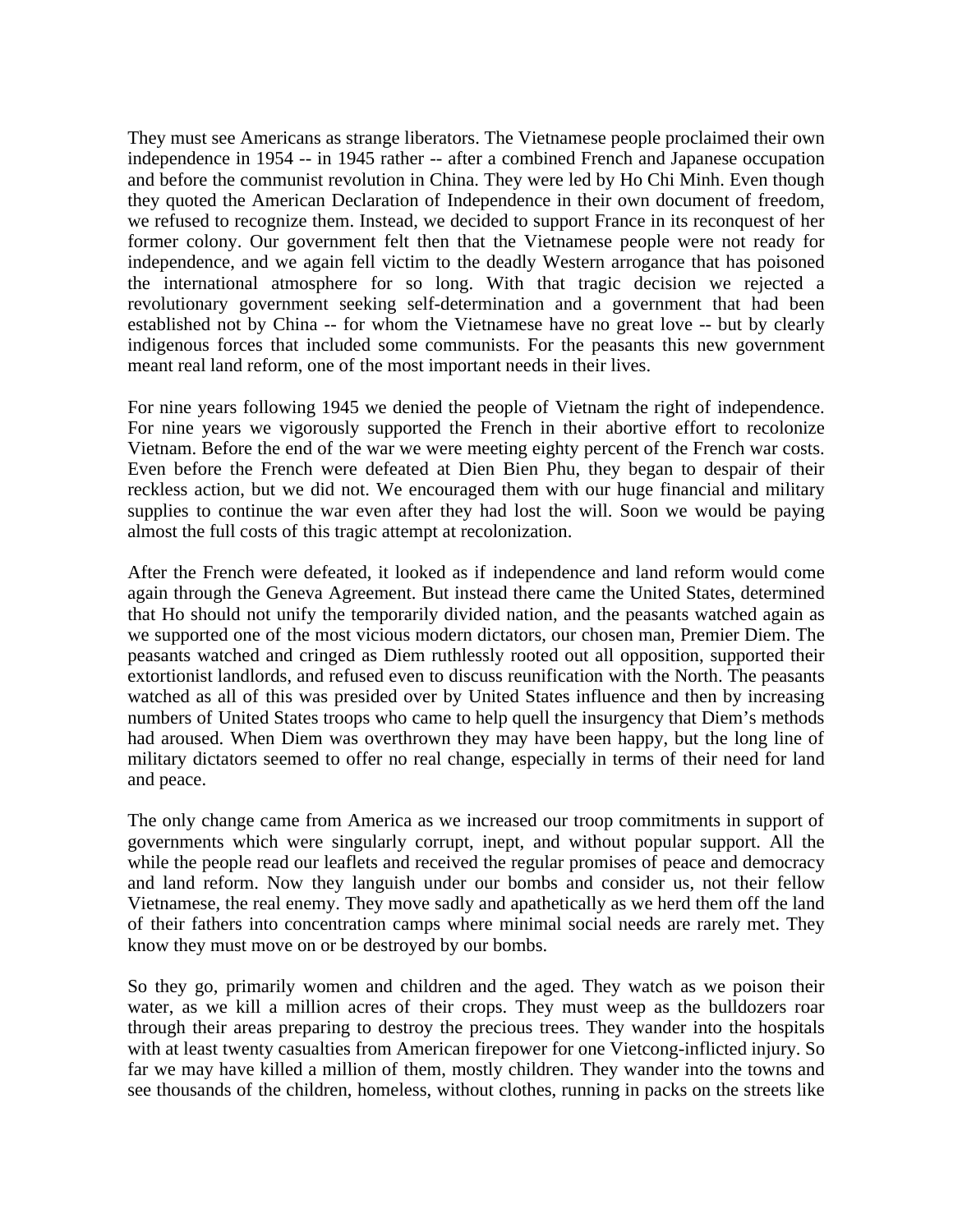animals. They see the children degraded by our soldiers as they beg for food. They see the children selling their sisters to our soldiers, soliciting for their mothers.

What do the peasants think as we ally ourselves with the landlords and as we refuse to put any action into our many words concerning land reform? What do they think as we test out our latest weapons on them, just as the Germans tested out new medicine and new tortures in the concentration camps of Europe? Where are the roots of the independent Vietnam we claim to be building? Is it among these voiceless ones?

We have destroyed their two most cherished institutions: the family and the village. We have destroyed their land and their crops. We have cooperated in the crushing of the nation's only noncommunist revolutionary political force, the unified Buddhist Church. We have supported the enemies of the peasants of Saigon. We have corrupted their women and children and killed their men.

Now there is little left to build on, save bitterness. Soon the only solid physical foundations remaining will be found at our military bases and in the concrete of the concentration camps we call "fortified hamlets." The peasants may well wonder if we plan to build our new Vietnam on such grounds as these. Could we blame them for such thoughts? We must speak for them and raise the questions they cannot raise. These, too, are our brothers.

Perhaps a more difficult but no less necessary task is to speak for those who have been designated as our enemies. What of the National Liberation Front, that strangely anonymous group we call "VC" or "communists"? What must they think of the United States of America when they realize that we permitted the repression and cruelty of Diem, which helped to bring them into being as a resistance group in the South? What do they think of our condoning the violence which led to their own taking up of arms? How can they believe in our integrity when now we speak of "aggression from the North" as if there were nothing more essential to the war? How can they trust us when now we charge them with violence after the murderous reign of Diem and charge them with violence while we pour every new weapon of death into their land? Surely we must understand their feelings, even if we do not condone their actions. Surely we must see that the men we supported pressed them to their violence. Surely we must see that our own computerized plans of destruction simply dwarf their greatest acts.

How do they judge us when our officials know that their membership is less than twenty-five percent communist, and yet insist on giving them the blanket name? What must they be thinking when they know that we are aware of their control of major sections of Vietnam, and yet we appear ready to allow national elections in which this highly organized political parallel government will not have a part? They ask how we can speak of free elections when the Saigon press is censored and controlled by the military junta. And they are surely right to wonder what kind of new government we plan to help form without them, the only party in real touch with the peasants. They question our political goals and they deny the reality of a peace settlement from which they will be excluded. Their questions are frighteningly relevant. Is our nation planning to build on political myth again, and then shore it up upon the power of a new violence?

Here is the true meaning and value of compassion and nonviolence, when it helps us to see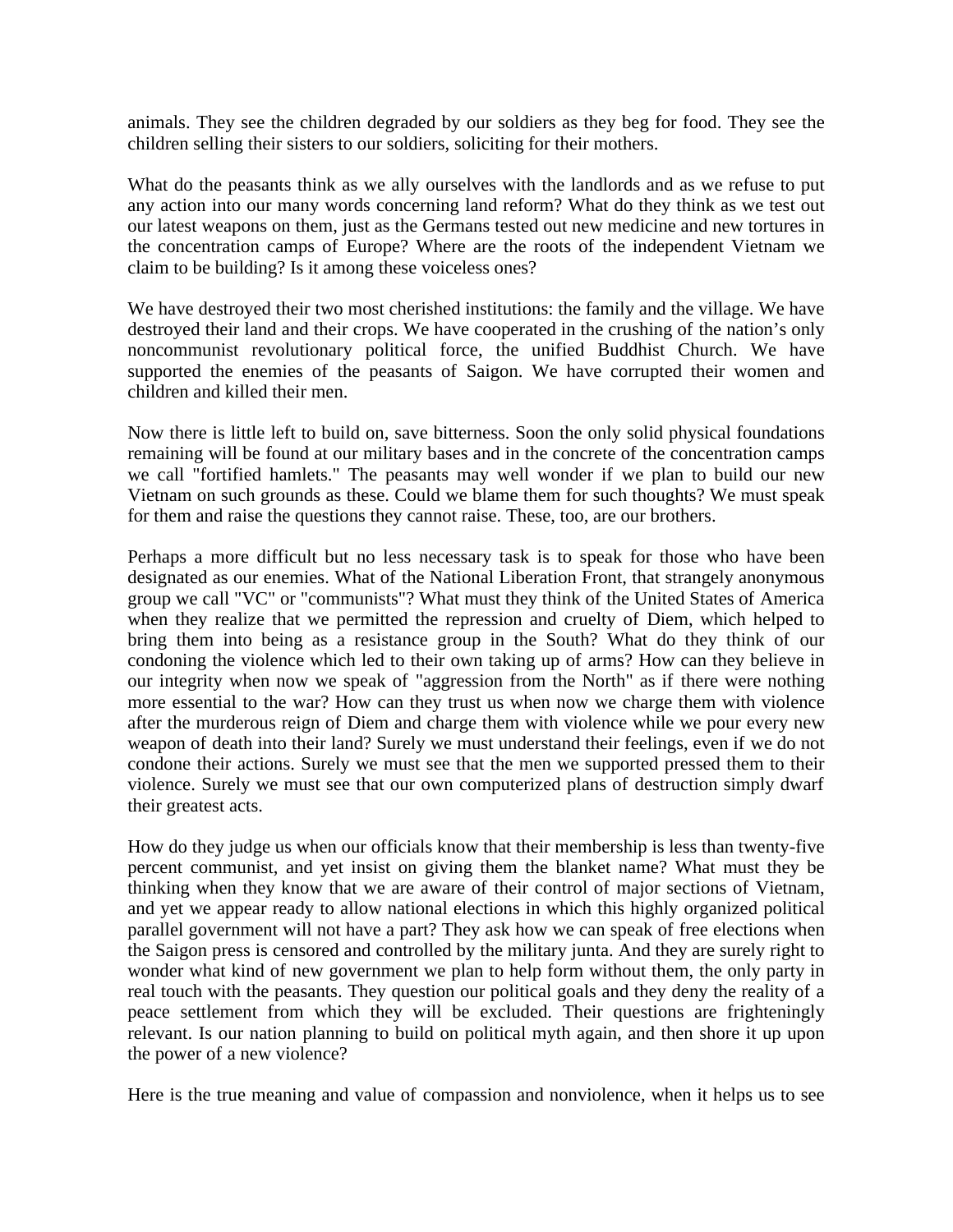the enemy's point of view, to hear his questions, to know his assessment of ourselves. For from his view we may indeed see the basic weaknesses of our own condition, and if we are mature, we may learn and grow and profit from the wisdom of the brothers who are called the opposition.

So, too, with Hanoi. In the North, where our bombs now pummel the land, and our mines endanger the waterways, we are met by a deep but understandable mistrust. To speak for them is to explain this lack of confidence in Western words, and especially their distrust of American intentions now. In Hanoi are the men who led the nation to independence against the Japanese and the French, the men who sought membership in the French Commonwealth and were betrayed by the weakness of Paris and the willfulness of the colonial armies. It was they who led a second struggle against French domination at tremendous costs, and then were persuaded to give up the land they controlled between the thirteenth and seventeenth parallel as a temporary measure at Geneva. After 1954 they watched us conspire with Diem to prevent elections which could have surely brought Ho Chi Minh to power over a united Vietnam, and they realized they had been betrayed again. When we ask why they do not leap to negotiate, these things must be remembered.

Also, it must be clear that the leaders of Hanoi considered the presence of American troops in support of the Diem regime to have been the initial military breach of the Geneva Agreement concerning foreign troops. They remind us that they did not begin to send troops in large numbers and even supplies into the South until American forces had moved into the tens of thousands.

Hanoi remembers how our leaders refused to tell us the truth about the earlier North Vietnamese overtures for peace, how the president claimed that none existed when they had clearly been made. Ho Chi Minh has watched as America has spoken of peace and built up its forces, and now he has surely heard the increasing international rumors of American plans for an invasion of the North. He knows the bombing and shelling and mining we are doing are part of traditional pre-invasion strategy. Perhaps only his sense of humor and of irony can save him when he hears the most powerful nation of the world speaking of aggression as it drops thousands of bombs on a poor, weak nation more than eight hundred, or rather, eight thousand miles away from its shores.

At this point I should make it clear that while I have tried in these last few minutes to give a voice to the voiceless in Vietnam and to understand the arguments of those who are called "enemy," I am as deeply concerned about our own troops there as anything else. For it occurs to me that what we are submitting them to in Vietnam is not simply the brutalizing process that goes on in any war where armies face each other and seek to destroy. We are adding cynicism to the process of death, for they must know after a short period there that none of the things we claim to be fighting for are really involved. Before long they must know that their government has sent them into a struggle among Vietnamese, and the more sophisticated surely realize that we are on the side of the wealthy, and the secure, while we create a hell for the poor.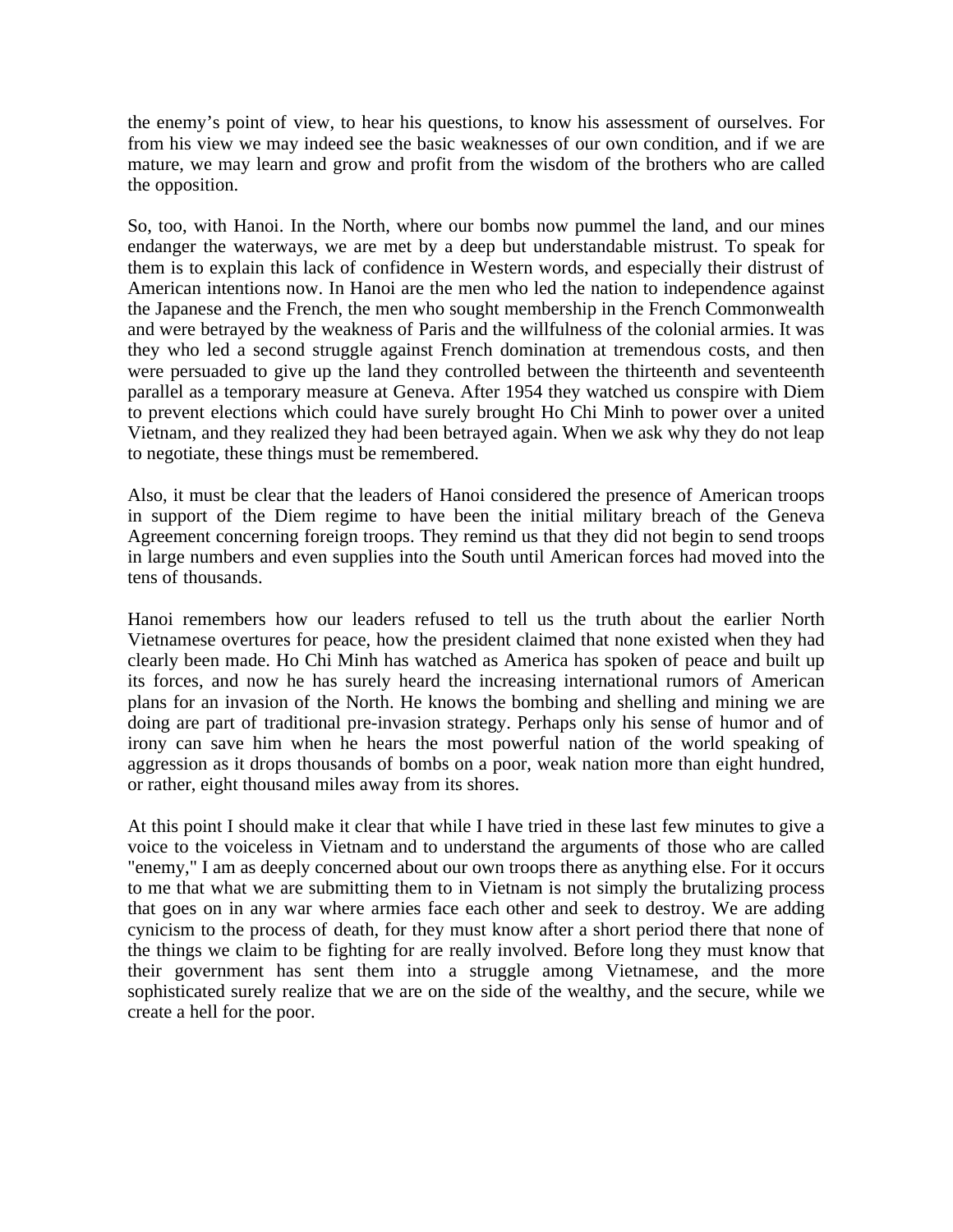Somehow this madness must cease. We must stop now. I speak as a child of God and brother to the suffering poor of Vietnam. I speak for those whose land is being laid waste, whose homes are being destroyed, whose culture is being subverted. I speak for the poor of America who are paying the double price of smashed hopes at home, and dealt death and corruption in Vietnam. I speak as a citizen of the world, for the world as it stands aghast at the path we have taken. I speak as one who loves America, to the leaders of our own nation: The great initiative in this war is ours; the initiative to stop it must be ours.

This is the message of the great Buddhist leaders of Vietnam. Recently one of them wrote these words, and I quote:

Each day the war goes on the hatred increases in the hearts of the Vietnamese and in the hearts of those of humanitarian instinct. The Americans are forcing even their friends into becoming their enemies. It is curious that the Americans, who calculate so carefully on the possibilities of military victory, do not realize that in the process they are incurring deep psychological and political defeat. The image of America will never again be the image of revolution, freedom, and democracy, but the image of violence and militarism.

Unquote.

If we continue, there will be no doubt in my mind and in the mind of the world that we have no honorable intentions in Vietnam. If we do not stop our war against the people of Vietnam immediately, the world will be left with no other alternative than to see this as some horrible, clumsy, and deadly game we have decided to play. The world now demands a maturity of America that we may not be able to achieve. It demands that we admit that we have been wrong from the beginning of our adventure in Vietnam, that we have been detrimental to the life of the Vietnamese people. The situation is one in which we must be ready to turn sharply from our present ways. In order to atone for our sins and errors in Vietnam, we should take the initiative in bringing a halt to this tragic war.

I would like to suggest five concrete things that our government should do immediately to begin the long and difficult process of extricating ourselves from this nightmarish conflict:

- Number one: End all bombing in North and South Vietnam.
- Number two: Declare a unilateral cease-fire in the hope that such action will create the atmosphere for negotiation.
- Three: Take immediate steps to prevent other battlegrounds in Southeast Asia by curtailing our military buildup in Thailand and our interference in Laos.
- Four: Realistically accept the fact that the National Liberation Front has substantial support in South Vietnam and must thereby play a role in any meaningful negotiations and any future Vietnam government.
- Five: Set a date that we will remove all foreign troops from Vietnam in accordance with the 1954 Geneva Agreement. [*sustained applause*]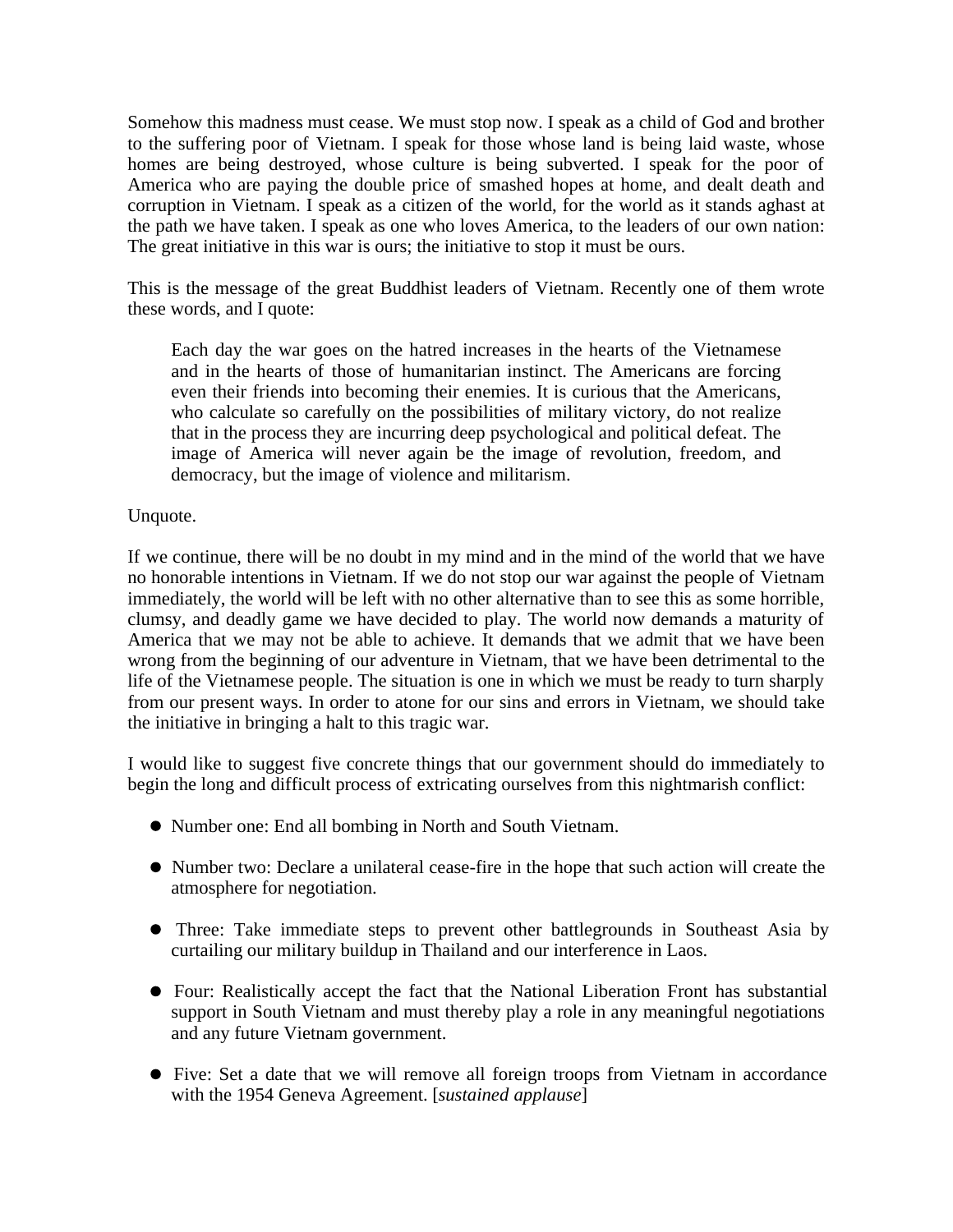Part of our ongoing [ *applause continues*], part of our ongoing commitment might well express itself in an offer to grant asylum to any Vietnamese who fears for his life under a new regime which included the Liberation Front. Then we must make what reparations we can for the damage we have done. We must provide the medical aid that is badly needed, making it available in this country if necessary. Meanwhile [*applause*], meanwhile, we in the churches and synagogues have a continuing task while we urge our government to disengage itself from a disgraceful commitment. We must continue to raise our voices and our lives if our nation persists in its perverse ways in Vietnam. We must be prepared to match actions with words by seeking out every creative method of protest possible.

As we counsel young men concerning military service, we must clarify for them our nation's role in Vietnam and challenge them with the alternative of conscientious objection. [*sustained applause*] I am pleased to say that this is a path now chosen by more than seventy students at my own alma mater, Morehouse College, and I recommend it to all who find the American course in Vietnam a dishonorable and unjust one. [*applause*] Moreover, I would encourage all ministers of draft age to give up their ministerial exemptions and seek status as conscientious objectors. [*applause*] These are the times for real choices and not false ones. We are at the moment when our lives must be placed on the line if our nation is to survive its own folly. Every man of humane convictions must decide on the protest that best suits his convictions, but we must all protest.

Now there is something seductively tempting about stopping there and sending us all off on what in some circles has become a popular crusade against the war in Vietnam. I say we must enter that struggle, but I wish to go on now to say something even more disturbing.

The war in Vietnam is but a symptom of a far deeper malady within the American spirit, and if we ignore this sobering reality [*applause*], and if we ignore this sobering reality, we will find ourselves organizing "clergy and laymen concerned" committees for the next generation. They will be concerned about Guatemala and Peru. They will be concerned about Thailand and Cambodia. They will be concerned about Mozambique and South Africa. We will be marching for these and a dozen other names and attending rallies without end unless there is a significant and profound change in American life and policy. [*sustained applause*] So such thoughts take us beyond Vietnam, but not beyond our calling as sons of the living God.

In 1957 a sensitive American official overseas said that it seemed to him that our nation was on the wrong side of a world revolution. During the past ten years we have seen emerge a pattern of suppression which has now justified the presence of U.S. military advisors in Venezuela. This need to maintain social stability for our investments accounts for the counterrevolutionary action of American forces in Guatemala. It tells why American helicopters are being used against guerrillas in Cambodia and why American napalm and Green Beret forces have already been active against rebels in Peru.

It is with such activity in mind that the words of the late John F. Kennedy come back to haunt us. Five years ago he said, "Those who make peaceful revolution impossible will make violent revolution inevitable." [*applause*] Increasingly, by choice or by accident, this is the role our nation has taken, the role of those who make peaceful revolution impossible by refusing to give up the privileges and the pleasures that come from the immense profits of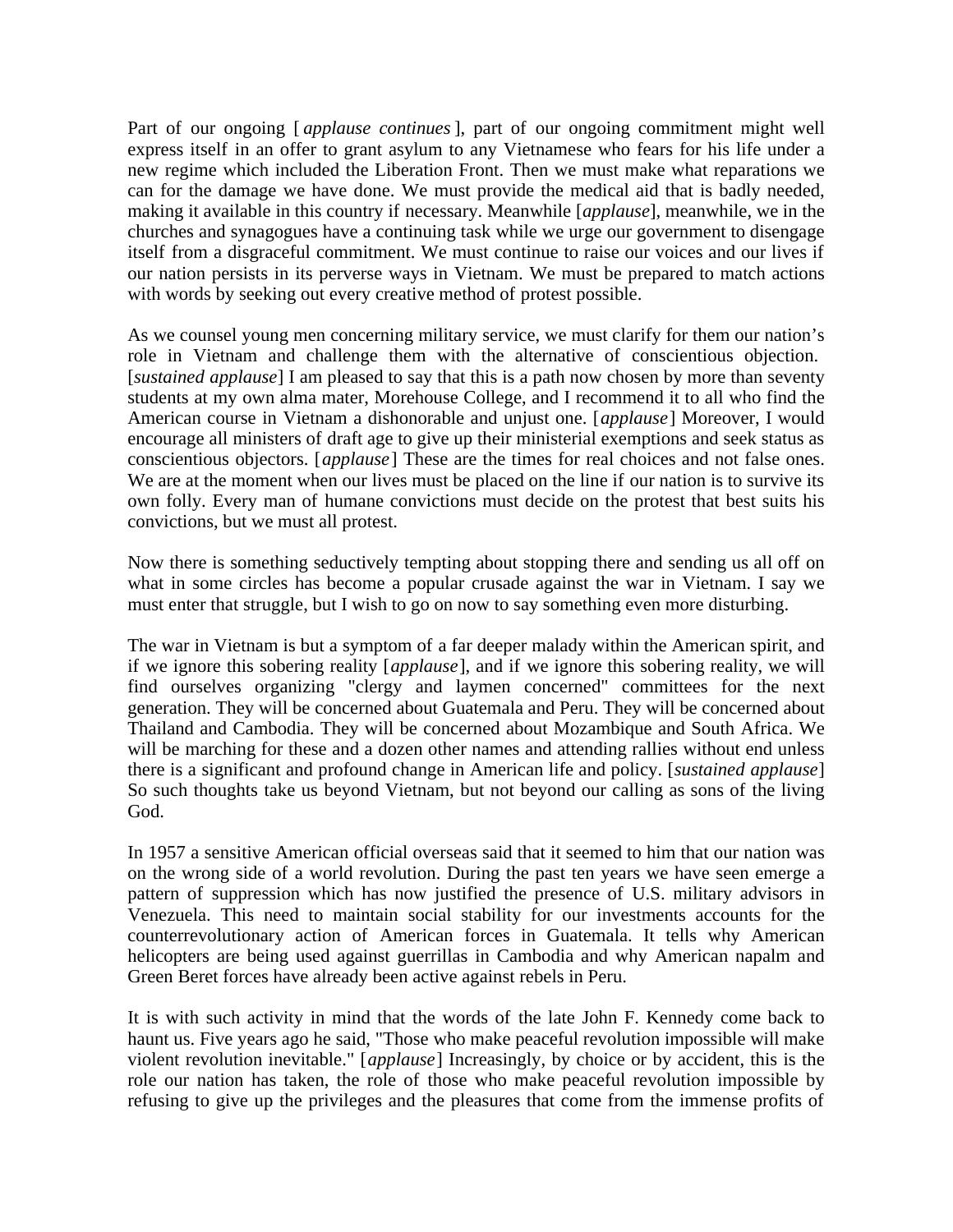overseas investments. I am convinced that if we are to get on the right side of the world revolution, we as a nation must undergo a radical revolution of values. We must rapidly begin [ *applause* ], we must rapidly begin the shift from a thing-oriented society to a person-oriented society. When machines and computers, profit motives and property rights, are considered more important than people, the giant triplets of racism, extreme materialism, and militarism are incapable of being conquered.

A true revolution of values will soon cause us to question the fairness and justice of many of our past and present policies. On the one hand we are called to play the Good Samaritan on life's roadside, but that will be only an initial act. One day we must come to see that the whole Jericho Road must be transformed so that men and women will not be constantly beaten and robbed as they make their journey on life's highway. True compassion is more than flinging a coin to a beggar. It comes to see that an edifice which produces beggars needs restructuring. [*applause*]

A true revolution of values will soon look uneasily on the glaring contrast of poverty and wealth. With righteous indignation, it will look across the seas and see individual capitalists of the West investing huge sums of money in Asia, Africa, and South America, only to take the profits out with no concern for the social betterment of the countries, and say, "This is not just." It will look at our alliance with the landed gentry of South America and say, "This is not just." The Western arrogance of feeling that it has everything to teach others and nothing to learn from them is not just.

A true revolution of values will lay hand on the world order and say of war, "This way of settling differences is not just." This business of burning human beings with napalm, of filling our nation's homes with orphans and widows, of injecting poisonous drugs of hate into the veins of peoples normally humane, of sending men home from dark and bloody battlefields physically handicapped and psychologically deranged, cannot be reconciled with wisdom, justice, and love. A nation that continues year after year to spend more money on military defense than on programs of social uplift is approaching spiritual death. [*sustained applause*]

America, the richest and most powerful nation in the world, can well lead the way in this revolution of values. There is nothing except a tragic death wish to prevent us from reordering our priorities so that the pursuit of peace will take precedence over the pursuit of war. There is nothing to keep us from molding a recalcitrant status quo with bruised hands until we have fashioned it into a brotherhood.

This kind of positive revolution of values is our best defense against communism. [*applause*] War is not the answer. Communism will never be defeated by the use of atomic bombs or nuclear weapons. Let us not join those who shout war and, through their misguided passions, urge the United States to relinquish its participation in the United Nations. These are days which demand wise restraint and calm reasonableness. We must not engage in a negative anticommunism, but rather in a positive thrust for democracy [*applause*], realizing that our greatest defense against communism is to take offensive action in behalf of justice. We must with positive action seek to remove those conditions of poverty, insecurity, and injustice, which are the fertile soil in which the seed of communism grows and develops.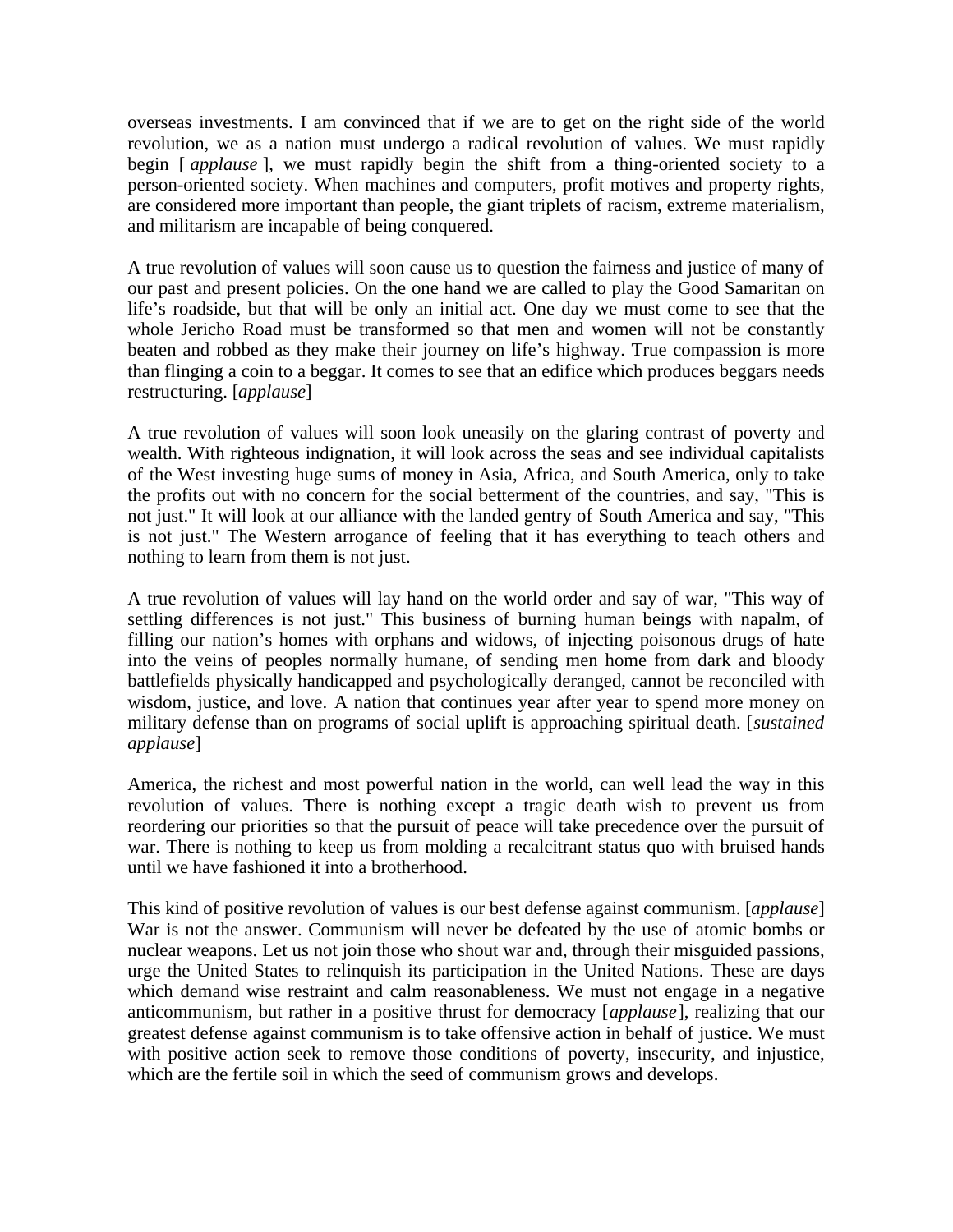These are revolutionary times. All over the globe men are revolting against old systems of exploitation and oppression, and out of the wounds of a frail world, new systems of justice and equality are being born. The shirtless and barefoot people of the land are rising up as never before. The people who sat in darkness have seen a great light. We in the West must support these revolutions.

It is a sad fact that because of comfort, complacency, a morbid fear of communism, and our proneness to adjust to injustice, the Western nations that initiated so much of the revolutionary spirit of the modern world have now become the arch antirevolutionaries. This has driven many to feel that only Marxism has a revolutionary spirit. Therefore, communism is a judgment against our failure to make democracy real and follow through on the revolutions that we initiated. Our only hope today lies in our ability to recapture the revolutionary spirit and go out into a sometimes hostile world declaring eternal hostility to poverty, racism, and militarism. With this powerful commitment we shall boldly challenge the status quo and unjust mores, and thereby speed the day when "every valley shall be exalted, and every mountain and hill shall be made low [*Audience:*] (Yes); the crooked shall be made straight, and the rough places plain."

A genuine revolution of values means in the final analysis that our loyalties must become ecumenical rather than sectional. Every nation must now develop an overriding loyalty to mankind as a whole in order to preserve the best in their individual societies.

This call for a worldwide fellowship that lifts neighborly concern beyond one's tribe, race, class, and nation is in reality a call for an all-embracing and unconditional love for all mankind. This oft misunderstood, this oft misinterpreted concept, so readily dismissed by the Nietzsches of the world as a weak and cowardly force, has now become an absolute necessity for the survival of man. When I speak of love I am not speaking of some sentimental and weak response. I'm not speaking of that force which is just emotional bosh. I am speaking of that force which all of the great religions have seen as the supreme unifying principle of life. Love is somehow the key that unlocks the door which leads to ultimate reality. This Hindu-Muslim-Christian-Jewish-Buddhist belief about ultimate reality is beautifully summed up in the first epistle of Saint John: "Let us love one another (Yes), for love is God. (Yes) And every one that loveth is born of God and knoweth God. He that loveth not knoweth not God, for God is love. . . . If we love one another, God dwelleth in us and his love is perfected in us." Let us hope that this spirit will become the order of the day.

We can no longer afford to worship the god of hate or bow before the altar of retaliation. The oceans of history are made turbulent by the ever-rising tides of hate. History is cluttered with the wreckage of nations and individuals that pursued this self-defeating path of hate. As Arnold Toynbee says: "Love is the ultimate force that makes for the saving choice of life and good against the damning choice of death and evil. Therefore the first hope in our inventory must be the hope that love is going to have the last word." Unquote.

We are now faced with the fact, my friends, that tomorrow is today. We are confronted with the fierce urgency of now. In this unfolding conundrum of life and history, there is such a thing as being too late. Procrastination is still the thief of time. Life often leaves us standing bare, naked, and dejected with a lost opportunity. The tide in the affairs of men does not remain at flood -- it ebbs. We may cry out desperately for time to pause in her passage, but